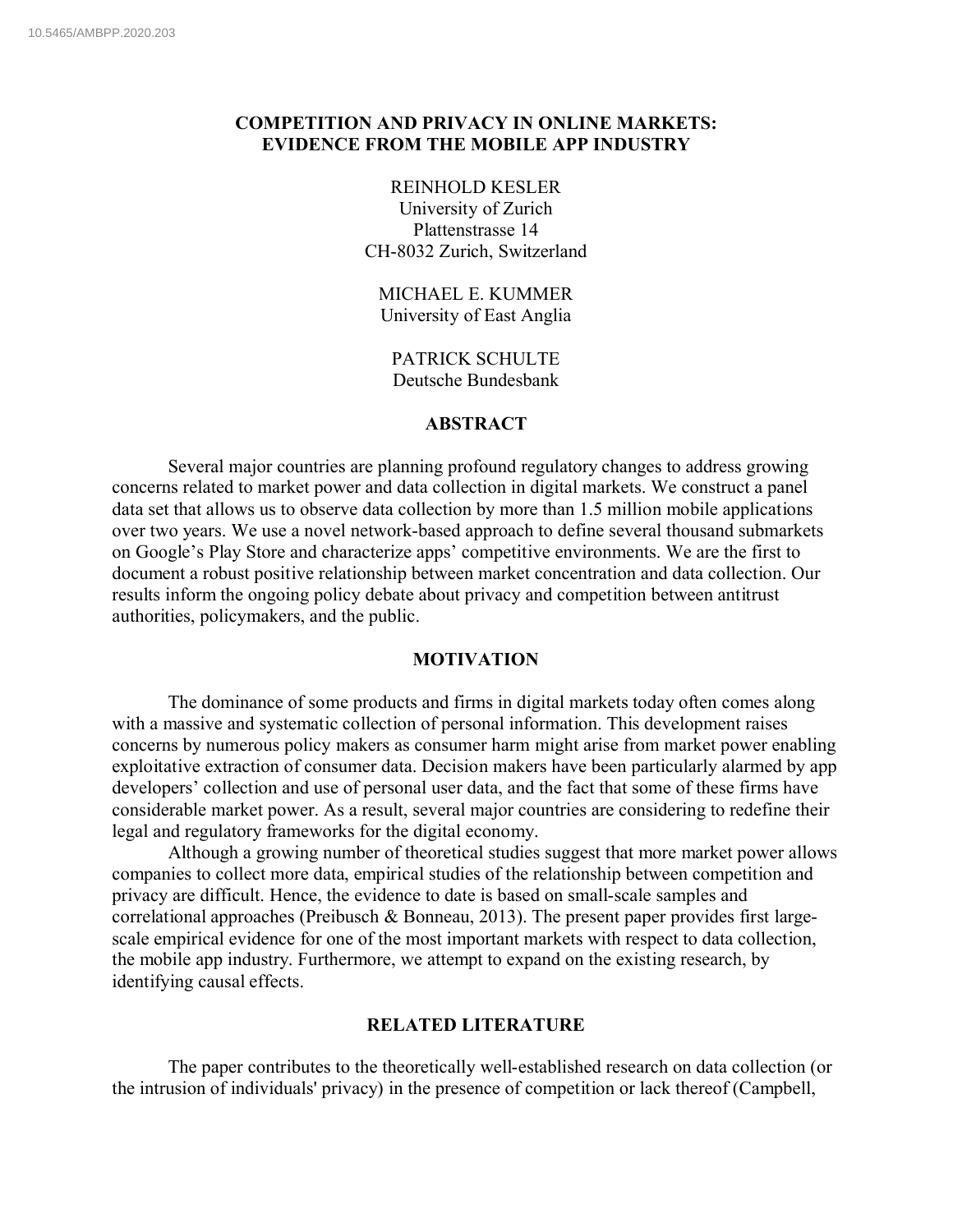Goldfarb, & Tucker, 2015; Casadesus-Masanell & Hervas-Drane, 2015; Dimakopoulos & Sudaric, 2018). Furthermore, it can be embedded into a larger context on the provision of product quality in the absence of competition, as a greater intrusion of privacy reduces the quality of a product.

It is also related to the research on the value of privacy (Acquisti, Taylor, & Wagman, 2016; Brown, 2016). More specifically, respective empirical studies examine the effects of protecting individuals' privacy through the use of cookies (Johnson, Shriver, & Du, 2020; Marotta, Abhishek, & Acquisti, 2019) or privacy policies (Goldfarb & Tucker, 2011; Tucker, 2014; Goldberg, Johnson, & Shriver, 2019). In the context of apps, research attempted to measure the value of privacy on the basis of experiments or observational data (Savage & Waldman, 2015; Kummer & Schulte, 2019). However, none of the previous studies took into account the impact of the competitive situation and market structure, which is of particular importance in this paper. Accordingly, the relationship between competition (or the lack of competition and thus concentrated market power) on the one hand and the collection of sensitive user data in the online market for mobile apps on the other hand will be analyzed. In this way, the paper contributes by providing first large-scale empirical evidence in a relevant market with novel measures and attempts to identify causal effects.

#### **DATA**

For the analysis, almost all apps in the Google Play Store were web-scraped quarterly from October 2015 to January 2018, thereby giving us all the publicly available information about each app and its developer.

A special challenge in the case of online markets is the definition and identification of markets and the competitors operating in them. A starting point for defining these may be provided by the categories of the Google Play Store, similar to studies at the industry level. Google distinguishes close to fifty categories, but these are very broad in scope, sometimes containing more than a hundred thousand apps that do not all compete directly with each other. For this reason, available information about similar apps, which are displayed for each app, is better suited to identify relevant sub-markets. The selection of similar apps is made by Google and leads to the identification of up to fifty comparable products; the actual number of competing apps may be greater. Based on this information, a network is formed that reflects the entire app market. Each app represents a node in the network; a connection between two apps is established when one app is listed as a similar app of another. Using network analyses, we are able to identify several thousand sub-markets as isolated clusters of apps with a common theme. Our approach was adopted by other studies (Wen & Zhu, 2019; Ershov, 2018a). Having defined app-specific markets, apps' market shares and measures of market concentration are calculated based on apps' number of ratings and installations which can be considered as proxies of demand.

The extent to which apps have access to user data is also difficult to observe. However, the Google Play Store – unlike comparable platforms – provides information on apps' permissions to access user data. Accordingly, the paper makes use of these permissions, which are requested by an app and must be accepted before installation by the users. The Google Play Store differentiates between more than 200 permissions, however, our analysis is limited to those that allow for the tracking of user behavior and preferences and can therefore be considered as privacy-sensitive. Based on different classifications, 25 relevant permissions are identified (e.g.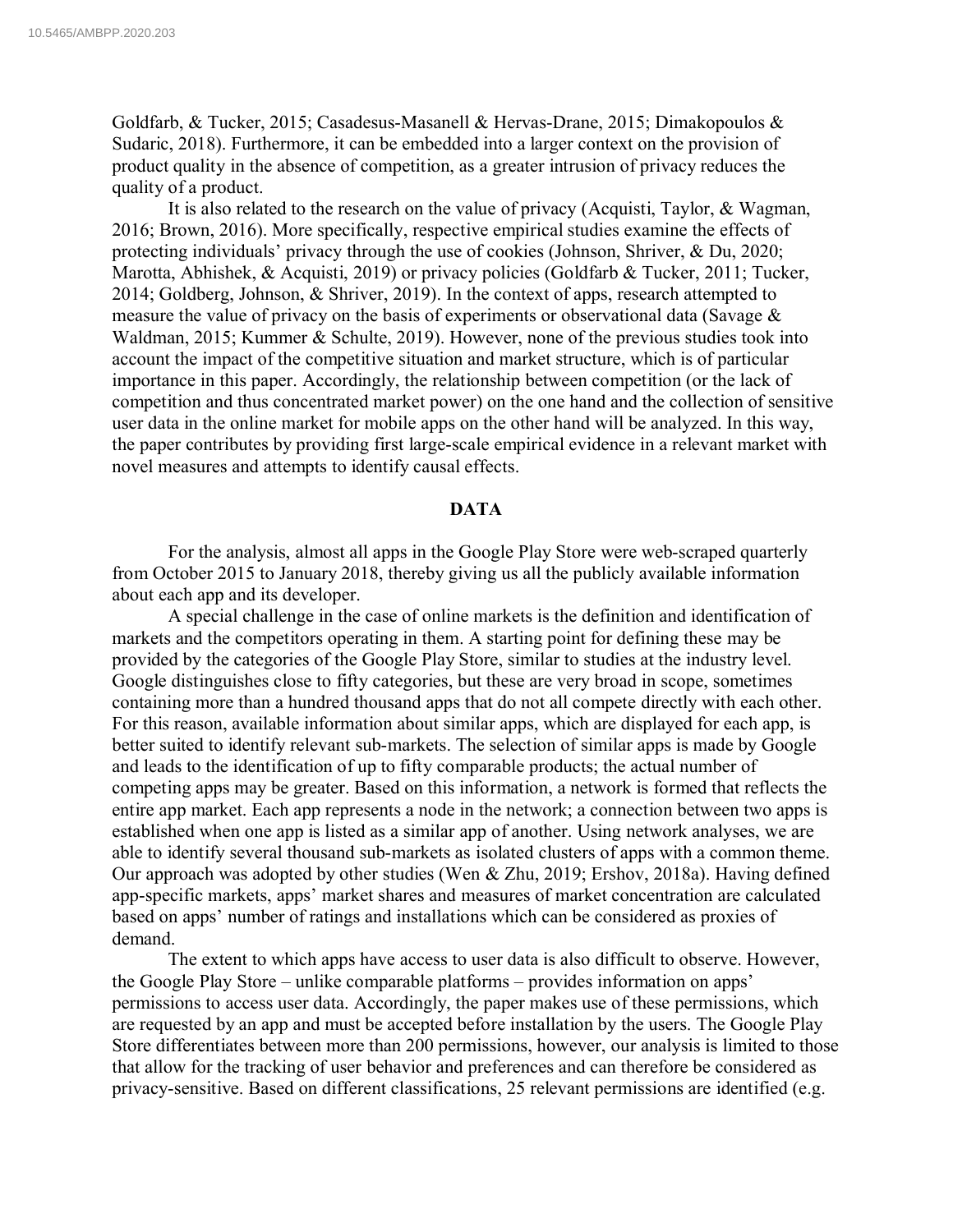access to the contacts or the location of the user). Finally, for a subset of apps, we retrieved information on whether data is passed on to third parties via third-party libraries. Although these libraries generally facilitate access to services and help to increase functionality by integrating them into the app, they often require specific user data in exchange, which is why they are classified as intrusive in this context.

In the end, this results in a quarterly panel dataset of around 1.5 million apps, which represent the units of observation and thus map the product level. In addition to measures of data collection and competition, the dataset contains a variety of app and developer characteristics that enable, for example, the measurement of monetization, quality, and functionality.

## **DESCRIPTIVE EVIDENCE**

Summary statistics show that 52 percent of apps have access to user data, while the average app requests 1.33 privacy-sensitive permissions and is active in a market with an HHI equal to 0.15 (averaged across clusters). Additionally, within markets, apps have very different market shares: the average app has a market share of two percent, whereas the median app has a market share of below one percent indicating the long tail towards higher market shares. Other characteristics show that only 7 percent are paid apps and that apps have an average rating of 4.03 out of a possible 5 stars.

The competitive situation in the app market can be illustrated by the number of competitors and the Herfindahl-Hirschmann Index (HHI). The heterogeneity in the identified markets is immense. While 15 percent of the markets consist of 11 to 25 apps, eight percent of all markets have more than 100 apps. A complementing perspective is provided by the HHI as a measure of market concentration, which is calculated on the basis of the number of ratings (or predicted installations). The higher the index is, the more concentrated the market under consideration is. The majority of markets are not very concentrated. Nevertheless, an HHI of over 0.5 occurs for more than 30 percent of the markets considered, which is mainly driven by smaller markets consisting of less than 10 apps. However, one third of this highly concentrated group consists of more than ten apps.

The access and the extent to which privacy-sensitive permissions are requested are the key variables for data collection. One in four apps, have accesses to the location of the users, while more than five percent can view users' contacts. 48 percent of apps do not request permissions that affect users' privacy. One third of the apps access one or two permissions of this type. The proportion of apps requesting more privacy-sensitive permission drops sharply as the number increases, so that only 1.56 percent of the apps require more than six of such permissions.

Looking at the relationship between competition and data collection, our descriptive evidence indicates a positive and monotonous relationship between data collection and market concentration as well as market shares. Put differently, apps in concentrated markets as well as those with a higher market share retrieve on average more user data and thus intrude the privacy of their users more likely. This is not the case when looking at the relationship between competition and unproblematic permissions.

### **ECONOMETRIC ANALYSES AND RESULTS**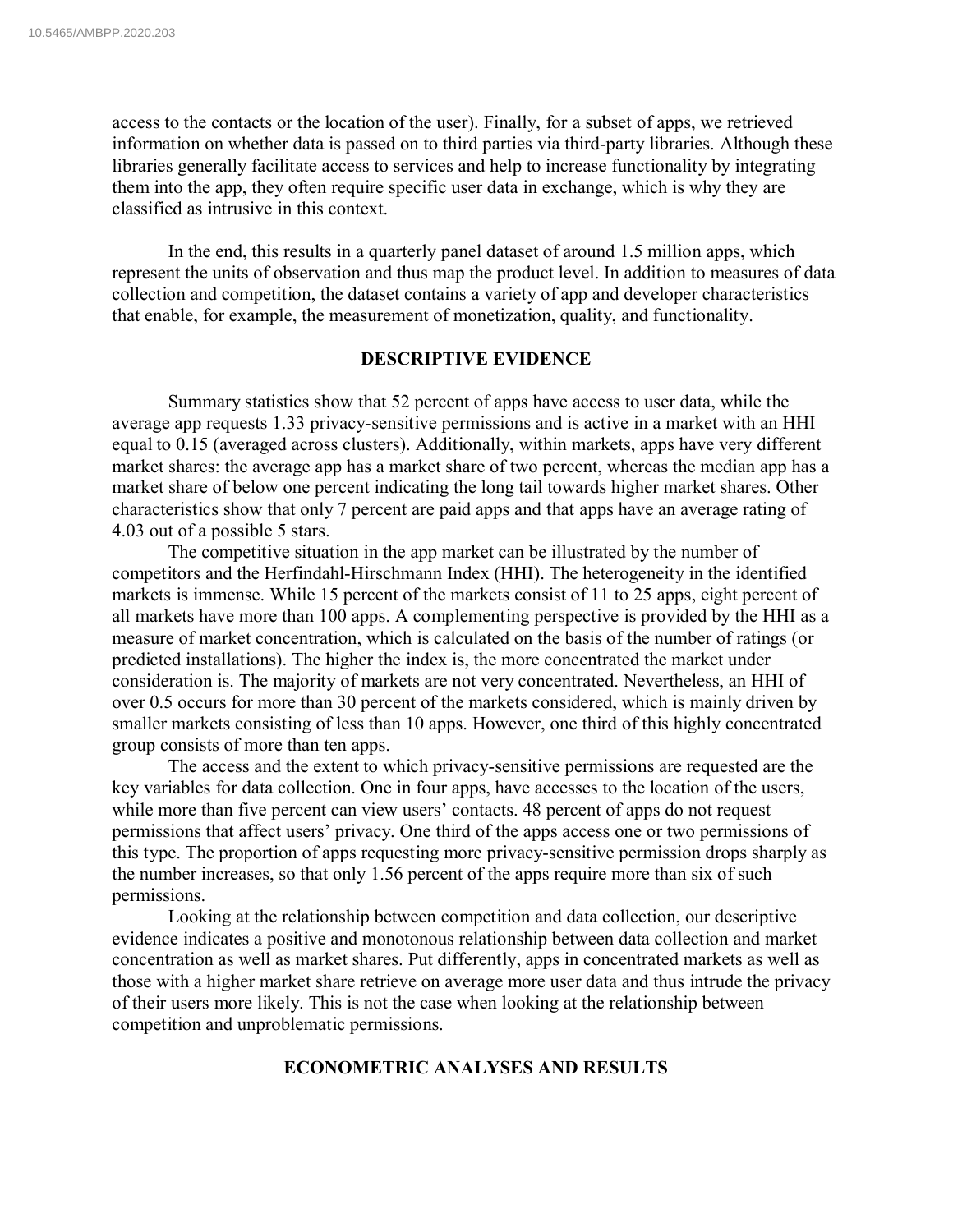In the first part of our econometric analysis, we confirm the correlational descriptive results in a regression framework. The dependent variable in this framework is the number of requested privacy-sensitive permissions, which is the main factor for data collection. The key independent variables are the measures of market concentration and of apps' market share. Other app characteristics and of their developers are also included in order to avoid biases from differences in monetization strategies, quality, or functionalities. Furthermore, app and time fixed effects are included to take into account the time-constant, unobserved heterogeneity between apps.

The results indicate a positive relationship between data collection and market power. This finding is confirmed in both cross-sectional as well as panel estimates and is independent of the demand measures used. The finding suggests that apps which operate in more concentrated markets and with a higher market share request more data from their users than apps in less concentrated markets or apps with smaller market shares. The other control variables show effects in line with the expectations. Apps that are free of charge or have a high level of functionality are more likely to request more privacy-sensitive permissions.

The relationship is robust to various checks, which can be divided into three groups. Firstly, we vary the measures of data collection and market structure. Taking into account the fact that some permissions are of central importance for the functionality of the app (e.g. location data for the functionality of navigation apps) does not lead to different results.

Secondly, we test the sensitivity of underlying assumptions by limiting the sample to a balanced panel and using the current rather than cumulative demand. Varying the market definition – we use narrow (up to 50 similar apps) or broad categories – does not alter the results qualitatively, either.

Finally, we repeat our analyses, but use data sharing with third parties as a dependent variable. Again, there is a positive correlation with market concentration. This additional result suggests that data in this market seems to be exchanged for monetary benefits. Indeed, the baseline result can only be found in the case of free apps, but not in the case of paid apps, and it is stronger in economically more relevant markets (measured by the total number of installations or apps in that market).

The methods and specifications presented so far do not yet allow for causal statements. More access to data and thus a larger data collection could, for example, lead to an improved market position, which raises reverse causality concerns. Mitigating this problem is the goal of the second part of our econometric analysis, in which we exploit sources of exogenous variation in the competitive environment.

At the heart of the second set of results is the analysis of a redesign of the categories (recategorization), which is used as a natural experiment. Due to the very diverse apps within the categories in the Play Store, Google occasionally adds new categories. Some of the existing apps that belong to the same topic are moved to those new categories. Similar to Ershov (2018b), we exploit the announcement of eight new app categories by Google in July 2016 as an exogenous variation. This procedure is based on the hypothesis that for new categories competitors are more exposed, the costs for search by users decrease, and new players are attracted. These changes would suggest increased competition in those new categories. Due to a lack of detailed information on the part of Google regarding the apps concerned, it was not possible for app developers to anticipate the recategorization.